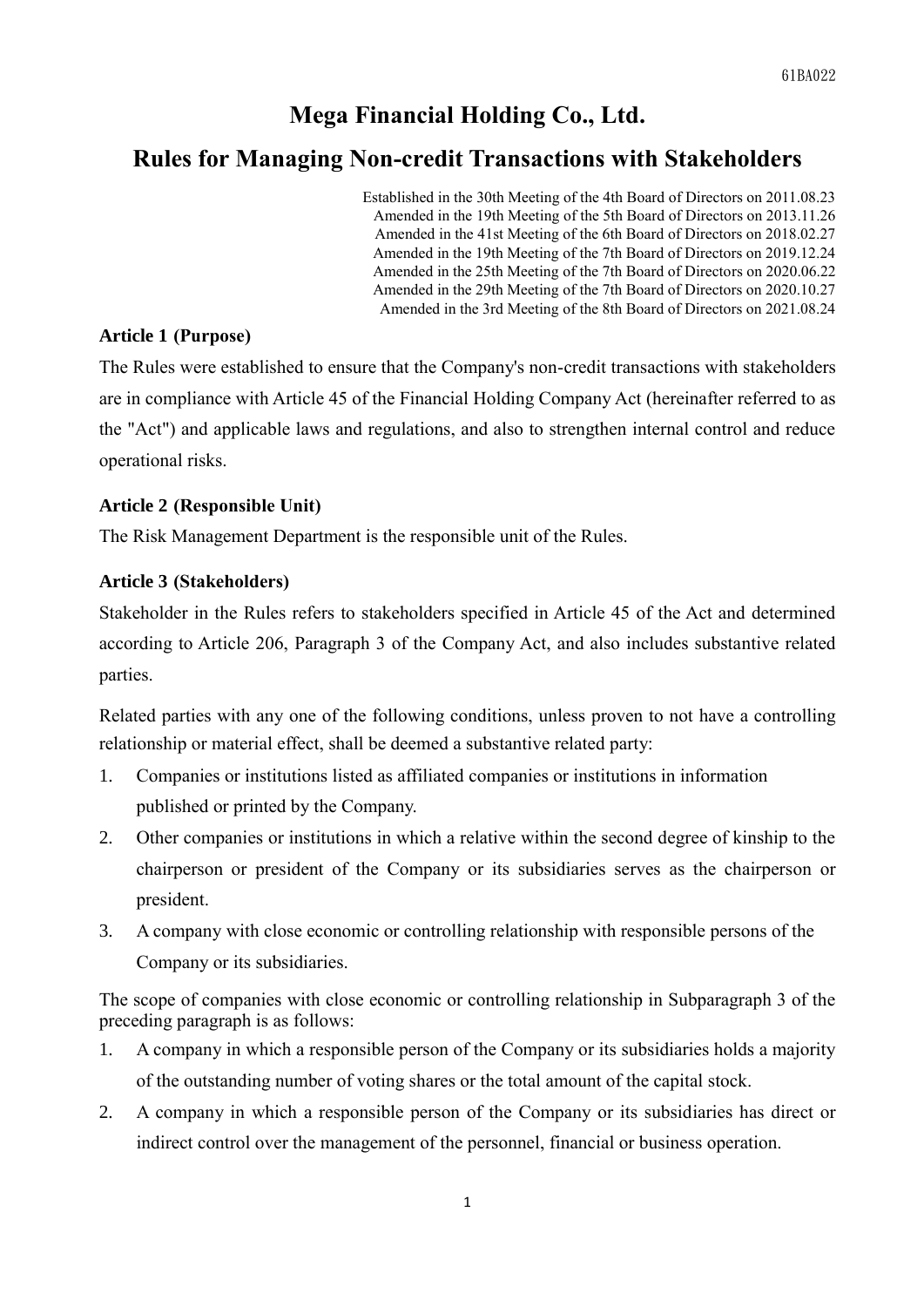#### **Article 4 (Applicability)**

Besides complying with the Company's related party transaction regulations, the Company shall also manage non-credit transactions with stakeholders according to the Rules.

#### **Article 5 (Key Points of Management)**

Key points of management for compliance with Article 45 of the Act and applicable laws and regulations:

- 1. Ensure that files on stakeholders are correct and up-to-date.
- 2. Check the transaction counterparty on the Company's "Stakeholder Management System" and retain results before engaging in the transaction.
- 3. Provide documentation to the authorized person or Board of Directors proving that the transaction does not offer more favorable terms compared to other counterparties.
- 4. When engaging in a non-credit transaction under the Board of Directors' blanket approval authorization, comply with requirements set forth in the competent authority's "Interpretation of Article 45 of the Financial Holding Company Act" for exemption from reporting each transaction to the Board of Directors.

#### **Article 6 (Filing and Maintenance)**

The filing and maintenance process (see Attachment 1 for details) of the Company's "Stakeholder Management System" is as follows:

- 1. When there are any changes to stakeholders, the Company shall send Article 45 of the Act and applicable laws and regulations to the new stakeholder on the following business day, and ask the stakeholder to fill out a stakeholder information form. The Company will create or update the file containing the stakeholder's basic information within two days after receiving the stakeholder information form. When a stakeholder no longer holds the position, the Company shall delete information on the stakeholder, its affiliated enterprises and family members within two days after the change takes effect.
- 2. The Company shall verify information on related parties with stakeholders via e-mail each month and in writing with a hard copy every six months, and update stakeholder's information in a timely manner.
- 3. After adding, modifying, or deleting stakeholders' information, print out the input results and submit it along with the original data to the supervisor for review.

#### **Article 7 (Inquiry)**

The Company must comply with the following inquiry requirements (see Attachment 2 for details) when engaging in non-credit transactions:

1. Verify if the transaction counterparty (including securities issuer) is a related party on the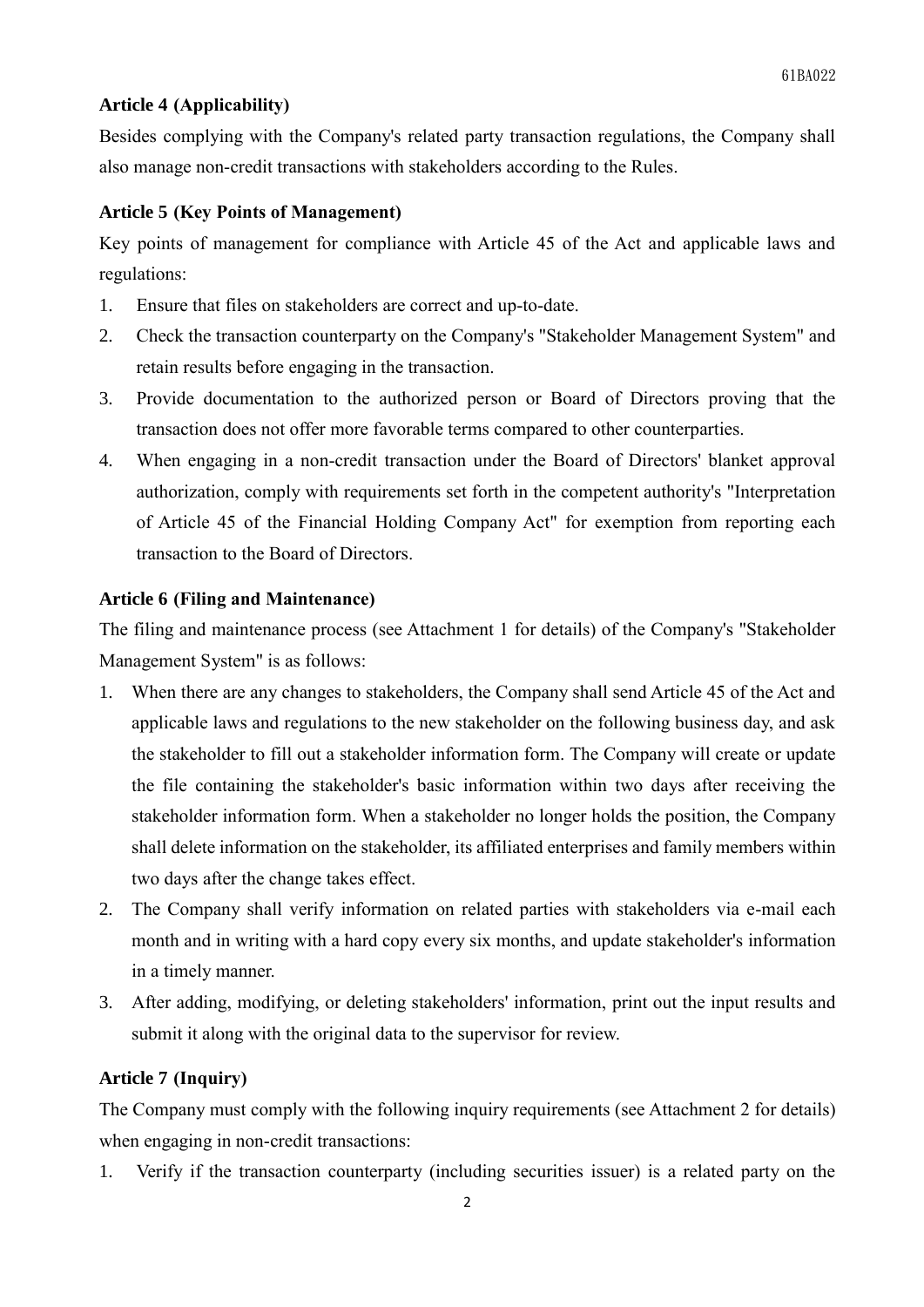"Stakeholder Management System" before engaging in the transaction, and print out results as an attachment of the final approval.

- 2. Fill out the "Related Party Transaction Checklist" (see Attachment 3 for details) before engaging in a related party transaction, and attach documentary proof that the transaction does not offer more favorable terms compared to other counterparties on the request for approval or document submitted to the Board of Directors.
- 3. Periodically prepare management reports on transactions between the Company and related parties.

#### **Article 8 (Other Matters)**

Matters not specified in the Rules shall be governed by applicable laws and regulations and the Company's regulations.

#### **Article 9 (Level of approval authority)**

The Rules shall take effect after being approved by the Board of Directors. The same applies to all subsequent amendments or abolition. However, the president is authorized to approve amendments to attachments of the Rules.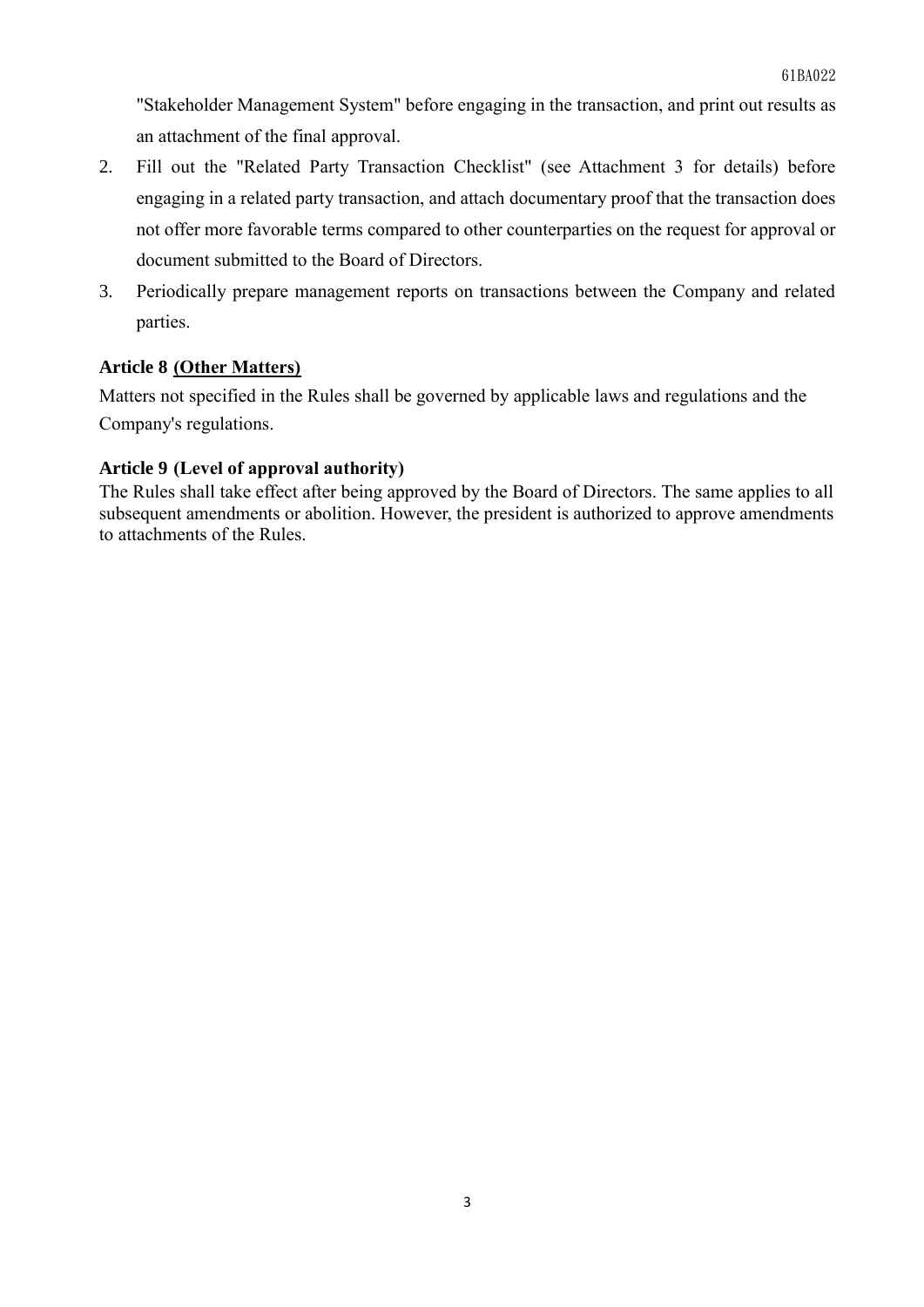61BA022

Attachment 1 Attachment 1

#### Stakeholder data filing and maintenance process



4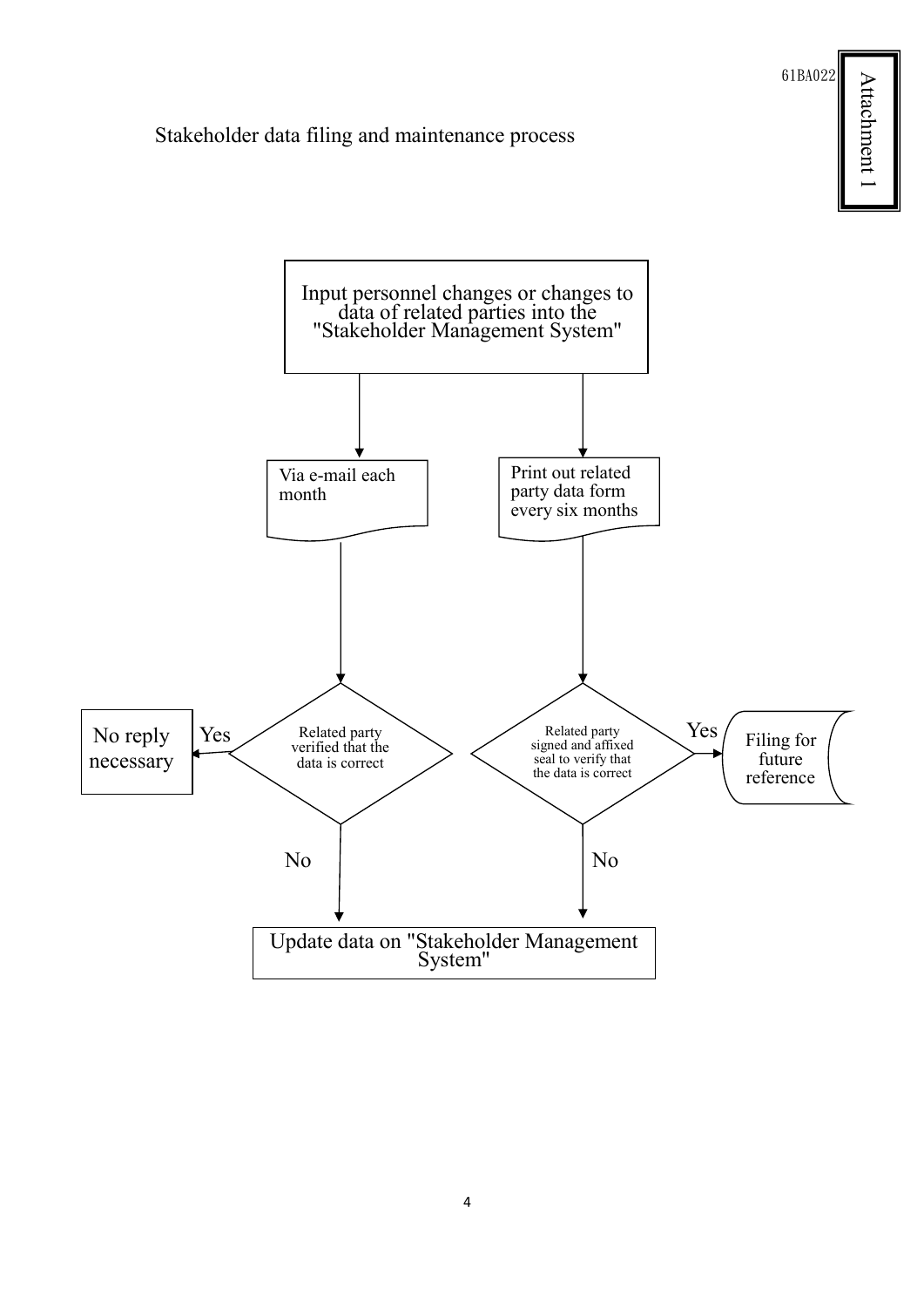61BA022

# Attachment 2 Attachment 2



Stakeholder inquiry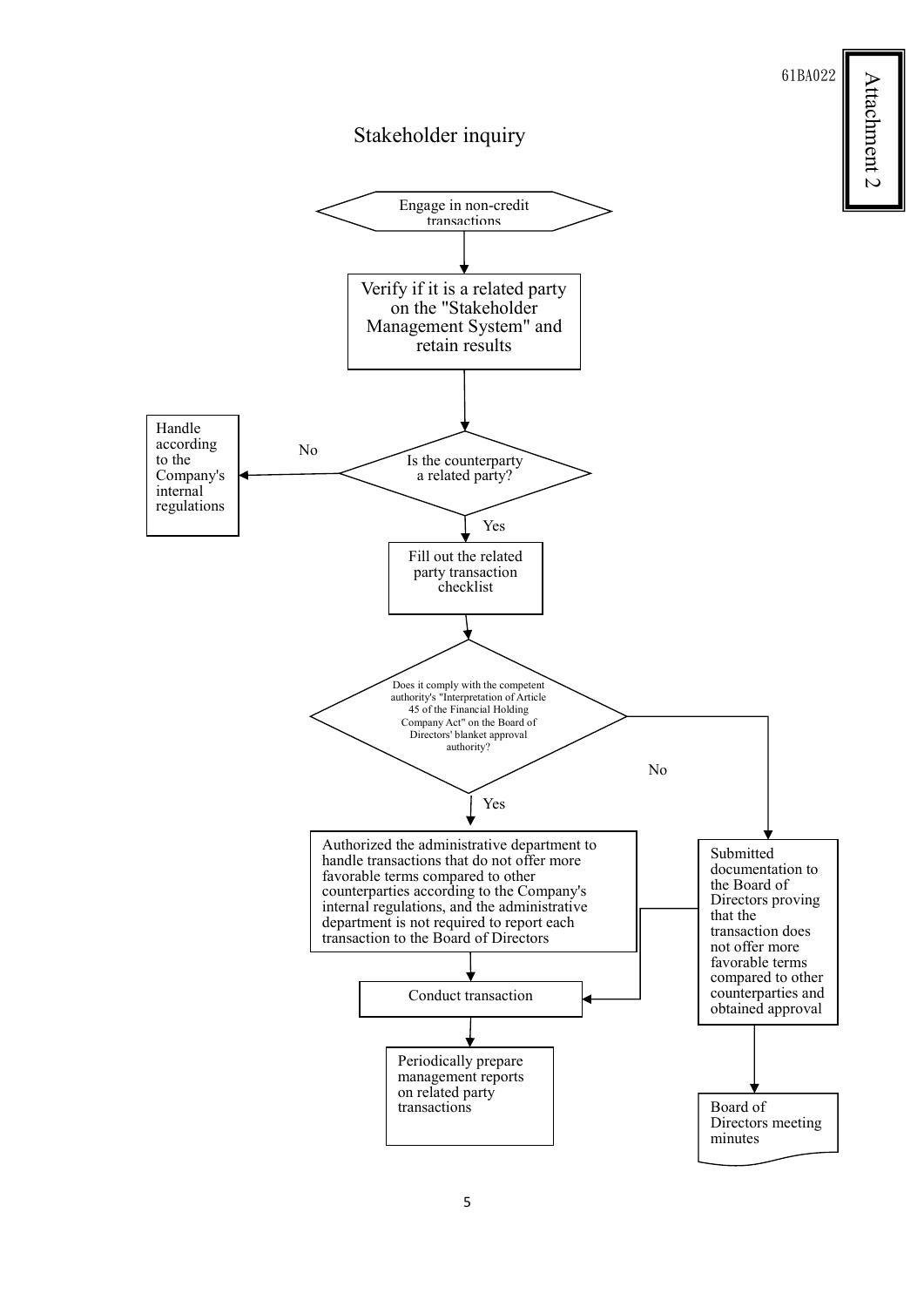$61BA022$   $\begin{tabular}{|c|c|} \hline \multicolumn{1}{|c|}{}\hline \multicolumn{1}{|c|}{\textbf{2}}\\ \hline \multicolumn{1}{|c|}{\textbf{4}}\\ \hline \multicolumn{1}{|c|}{\textbf{5}}\\ \hline \multicolumn{1}{|c|}{\textbf{6}}\\ \hline \multicolumn{1}{|c|}{\textbf{6}}\\ \hline \multicolumn{1}{|c|}{\textbf{6}}\\ \hline \multicolumn{1}{|c|}{\textbf{6}}\\ \hline \multicolumn{1}{|c|}{\textbf{6}}\\ \hline \multicolumn{1}{|c|}{\textbf$ Attachment 3

# **Related party transaction checklist**

|             | Date of audit:<br>Transaction counterparty:                                                                                                                                                                                                                                                                                                                                                                                                                                                                                                                                                                                                                                                                                                                                                                                                                                                                                                                                                                                                                                                                                                                                                                                                                                                                                                                                                                                                                                                                                                                                                                                                                                                                                   |                                            |                |
|-------------|-------------------------------------------------------------------------------------------------------------------------------------------------------------------------------------------------------------------------------------------------------------------------------------------------------------------------------------------------------------------------------------------------------------------------------------------------------------------------------------------------------------------------------------------------------------------------------------------------------------------------------------------------------------------------------------------------------------------------------------------------------------------------------------------------------------------------------------------------------------------------------------------------------------------------------------------------------------------------------------------------------------------------------------------------------------------------------------------------------------------------------------------------------------------------------------------------------------------------------------------------------------------------------------------------------------------------------------------------------------------------------------------------------------------------------------------------------------------------------------------------------------------------------------------------------------------------------------------------------------------------------------------------------------------------------------------------------------------------------|--------------------------------------------|----------------|
| Item<br>No. | Audit item                                                                                                                                                                                                                                                                                                                                                                                                                                                                                                                                                                                                                                                                                                                                                                                                                                                                                                                                                                                                                                                                                                                                                                                                                                                                                                                                                                                                                                                                                                                                                                                                                                                                                                                    | Yes                                        | N <sub>o</sub> |
|             | What type of stakeholder is the transaction counterparty (including securities issuer):<br>The Company and its responsible persons and major shareholders.<br>1.<br>Proprietorship or partnership businesses owned by the responsible person of the<br>2.<br>Company and major shareholders, or any other companies or organizations to<br>which they serve as responsible persons.<br>The Company's affiliates and their responsible persons and major shareholders.<br>3.<br>The Company's subsidiary bank, insurance company, and securities company and<br>4.<br>their responsible persons.<br>5. A stakeholding third party specified in Article 45, Paragraph 2, Subparagraph 6 of<br>the Financial Holding Company Act.<br>Companies or institutions listed as affiliated companies or institutions in<br>6.<br>information published or printed by the Company.<br>Other companies or institutions in which a relative within the second degree of<br>7.<br>kinship to the chairperson or president of the Company or its subsidiaries serves as<br>the chairperson or president.<br>A person with close economic or controlling relationship with responsible persons<br>8.<br>of the Company or its subsidiaries:<br>(1) A company in which a responsible person of the Company or its subsidiaries<br>holds a majority of the outstanding number of voting shares or the total<br>amount of the capital stock.<br>(2) A company in which a responsible person of the Company or its subsidiaries<br>has direct or indirect control over the management of the personnel, financial<br>or business operation.<br>A stakeholder determined according to Article 206, Paragraph 3 of the Company<br>9.<br>Act. (Note) | ٦<br>$\overline{\Box}$<br>$\frac{1}{\Box}$ |                |
|             | Type of transaction:<br>Investment in or purchase of securities issued by any parties listed in the<br>1.<br>preceding paragraph.<br>Purchase of real estate properties or other assets from any parties listed in the<br>2.<br>preceding paragraph.<br>3.<br>Sale of securities, real estate properties or other assets to any parties listed in the<br>preceding paragraph.<br>Any contractual arrangements with parties listed in the preceding paragraph,<br>4.<br>where money or services are offered as consideration.<br>5.<br>Any party listed in the preceding paragraph serving as agent or broker to the<br>Company or its subsidiaries, or offering services for commissions or fees in return.<br>Transactions with a third party that holds a stake in the parties listed in the<br>6.<br>preceding paragraph, or with third parties which the parties listed in the preceding                                                                                                                                                                                                                                                                                                                                                                                                                                                                                                                                                                                                                                                                                                                                                                                                                                  |                                            |                |